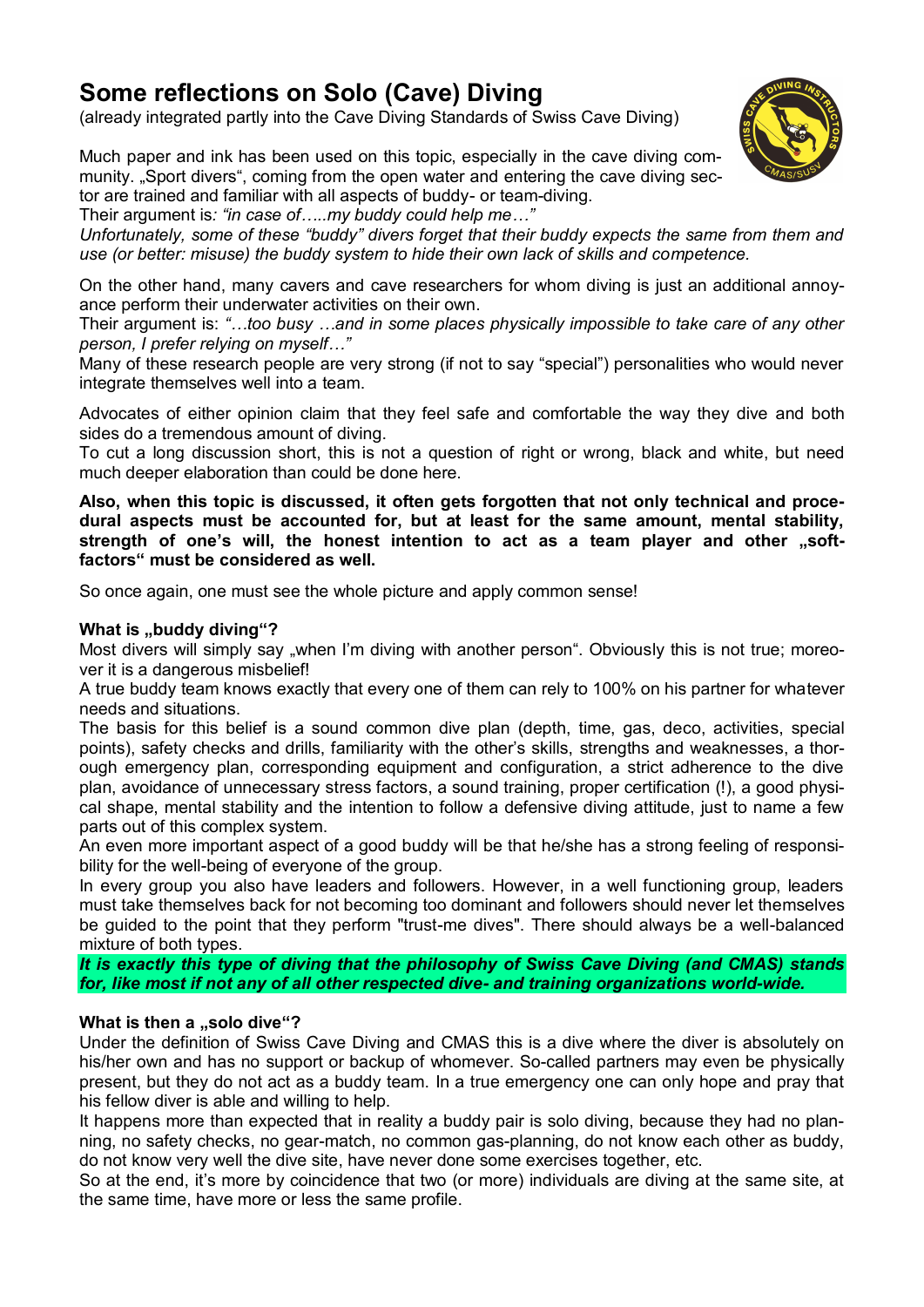Of course, under such circumstances, the safety of every single diver out of this group is based on nothing less than a big portion of good luck, strong faith in whatever godness and the skills of each one for him-/herself.

*This adventurous, if not to say careless type of diving is neither endorsed nor tolerated by Swiss Cave Diving or CMAS. In most jurisdictions such diving attitude has already been ruled (by some European National Supreme Courts) as gross negligence with all penal consequences.*

#### **Short siphon solo "dives" during cave exploration**

For most cavers, finding a water-filled siphon is just another annoyance, because it means "going underwater". Many of this water filled passages may be quite short, a couple of meters only. Also, some of them are small, have a lot of sediments, produce heavy percolation and heavy low to zero visibility (at least on the return).

A classical approach with backmount D10 or D12, in combination with stage tanks, will have no chance at all.

Sometimes during these short "dives", not even fins are used, the diving caver "walks" underwater until he reaches the next surface. He/she may (hopefully) be secured by a buddy line and a line tender. In a well prepared and professional team, a "safety diver" in full gear with a small reserve tank will also be waiting at the entrance.

Of course in such a case, taking a buddy into these unexplored, mostly very small and silty passages would not add any thing to overall safety, to the contrary, would even add to the complexity and raise the risk level.

*Nevertheless, this type of underwater cave exploration needs specialized equipment, procedures and training and is NOT part of the Swiss Cave Diving or CMAS training scheme. Both agencies accept this type of "cave diving" as a necessary and inevitable approach in cave exploration, but does NOT offer training and will NOT issue certificates in this field.*

#### **Push Dives (French: plongée de pointe)**

Here, a smaller or bigger team tries to add some more distance to the explored part of a cave system. This undertaking is mostly carried out in expedition style. Today's distances to be covered, depths, corresponding logistics and financial requests do not allow a single individual to have a success anymore.

Sometimes during days and weeks, a whole team of support divers prepare for all needed logistics, started at the base camp, the technical infrastructure, preparing for gas deposits, securing all lines, installing decompression habitats etc. etc.

All activities, all dive- and emergency procedures, support protocols etc., are meticulously planned, documented, trained and carried out.

On the final day, one, sometimes two so-called push divers, do the final "attack". So even if they may be alone for this part of the dive, they can rely on a strong support team and everything is planned and prepared in a way that for all foreseeable worst case scenarios the push diver(s) has/have a fair chance to get back safely.

It should also be mentioned that such divers are by no way young and adventurous "rookies" playing with their lives. In most cases such divers have a decade long cave diving career behind them and an unsurpassed accumulated experience while rising "through the ranks".

*Again, Swiss Cave Diving and CMAS accept this type of diving as a necessary and inevitable approach in today's cave exploration, carried out by well trained and skillful people and with the appropriate equipment but does NOT offer training for such highly specialized activities and will NOT issue certificates in this field.*

Besides this, it is the conviction of SCD and CMAS that the best prerequisite for this exploration-like cave diving is the SCD and CMAS cave diving training up to Full Cave Diver, simply because (among many other factors) before you know how to dive on your own, you must know how to act in a group, as part of a true buddy team, even if every single member in this team could easily (at least from a technical point of view) rely on him-/herself.

11.09.2009 Beat Müller / Head of Cave Diving Working Group CMAS Int'l. Updated and reprinted for Swiss Cave Diving April 2018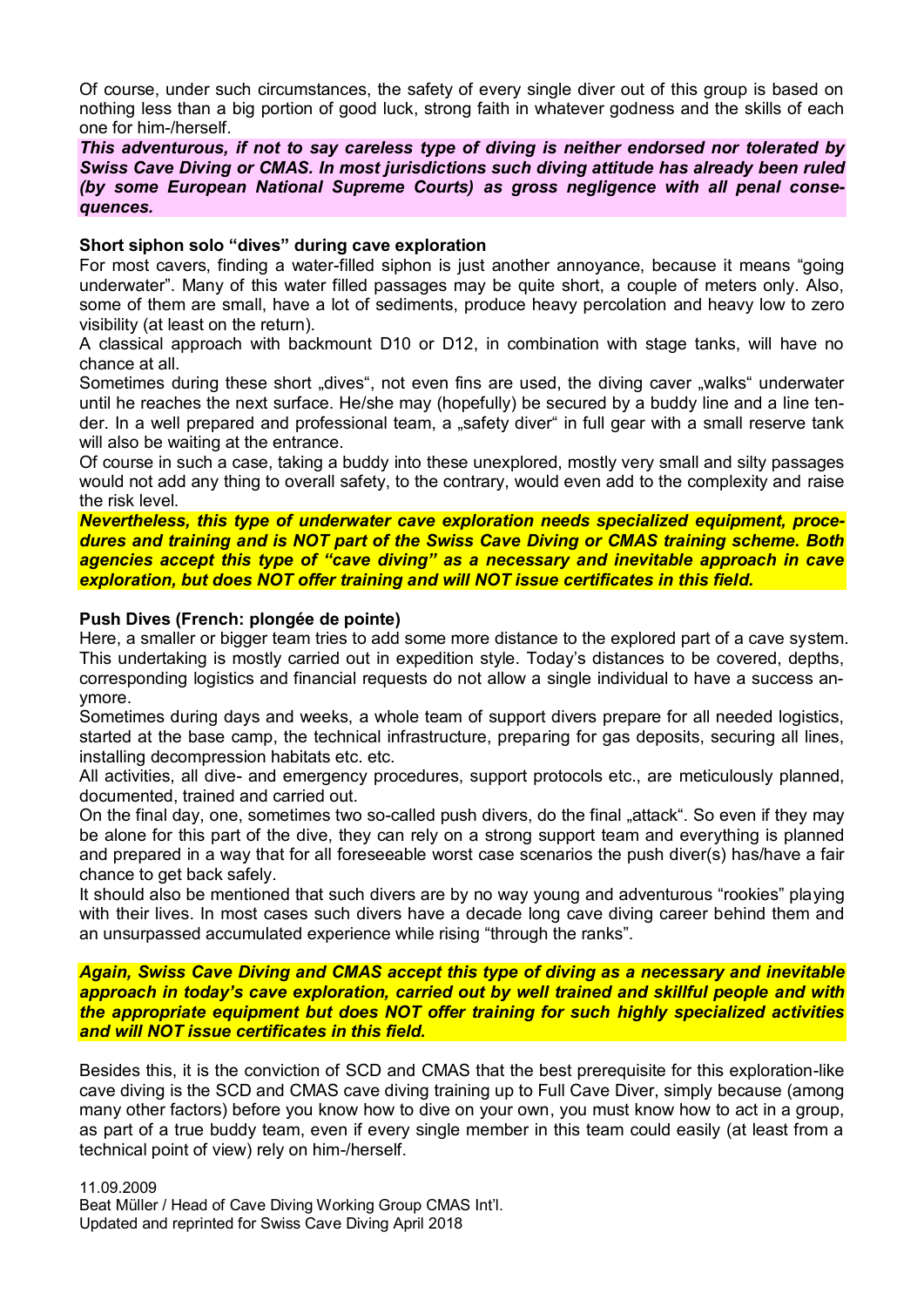We strongly motivate everyone to read the following article about solo-diving in British sumps.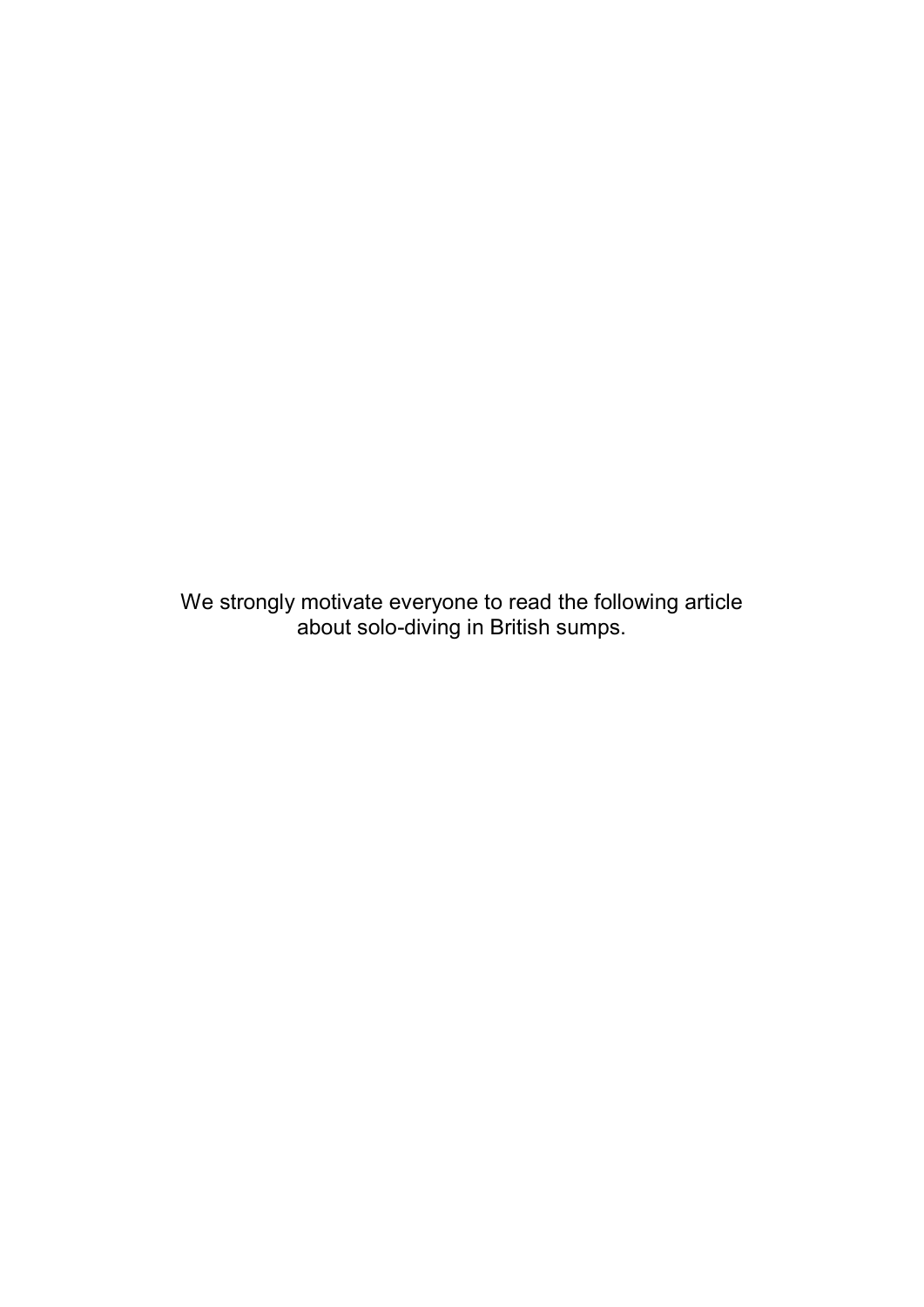# **Why Solo Diving is Appropriate in UK Sumps**

By David Brock 5 May 2005 [nevertheless still valid!]

Cave diving in the UK can trace its roots back to early dives by Graham Balcombe and Jack Sheppard in Swildon's Hole in 1934. The procedures developed in the 30's were formalized by the founding of the Cave Diving Group in 1946. A constant theme throughout the existence of the



CDG has been to adapt materials and methods to the job in hand and to be open to continuous improvement.

Cave diving has become extremely popular throughout the world. Florida is one of the regions blessed with many cave diving sites of outstanding quality and easy access. Consequently, there has been an explosion of popularity in cave diving in the USA. It is estimated that there are as many as 20,000 cave and cavern divers in Florida alone. These divers are organized into a number of national bodies including the National Speleological Society, Cave Diving Section and the National Association for Cave Diving. The generally agreed advice from this wealth of experience is that cave diving in the USA should be conducted by teams of divers in a buddy system and that solo diving introduces an unnecessary level of risk. Despite this advice the Cave Diving Group continues to recommend solo diving as the safer alternative for diving in the UK. Why is that?

In 1997 the Health & Safety Executive commissioned a report into the risks of diving, looking at more than 1,000 incidents [1]. One of the recommendations for cave diving in that report is to "not enter spaces which restrict movement to the extent that assistance to a buddy would be impeded". As there are no UK sumps that allow unimpeded buddy diving, the recommendation suggests that it is unwise to do any UK sump diving using the conventional buddy system of diving. Yet over the last 70 years the CDG have published reports of over 4000 cave dives in over 1300 sites and have conducted many more unpublished dives. This suggests that there is a substantial body of cave diving that is being conducted outside the recommendations of the conventional buddy system.

The first key point cited in the 1997 Health & Safety Executive report [1] is: *"1. There are a small number of repeated causes associated with the majority of fatalities. If these causes are eliminated then the number of fatalities would have fallen from 286 to 8. Since all of the procedural errors are avoidable by a well trained, intelligent and alert diver, working in an organized structure, it may be concluded that the low accident rate in scientific diving, in the fire service, police, coastguard, etc., who all use SCUBA, is due to this factor."*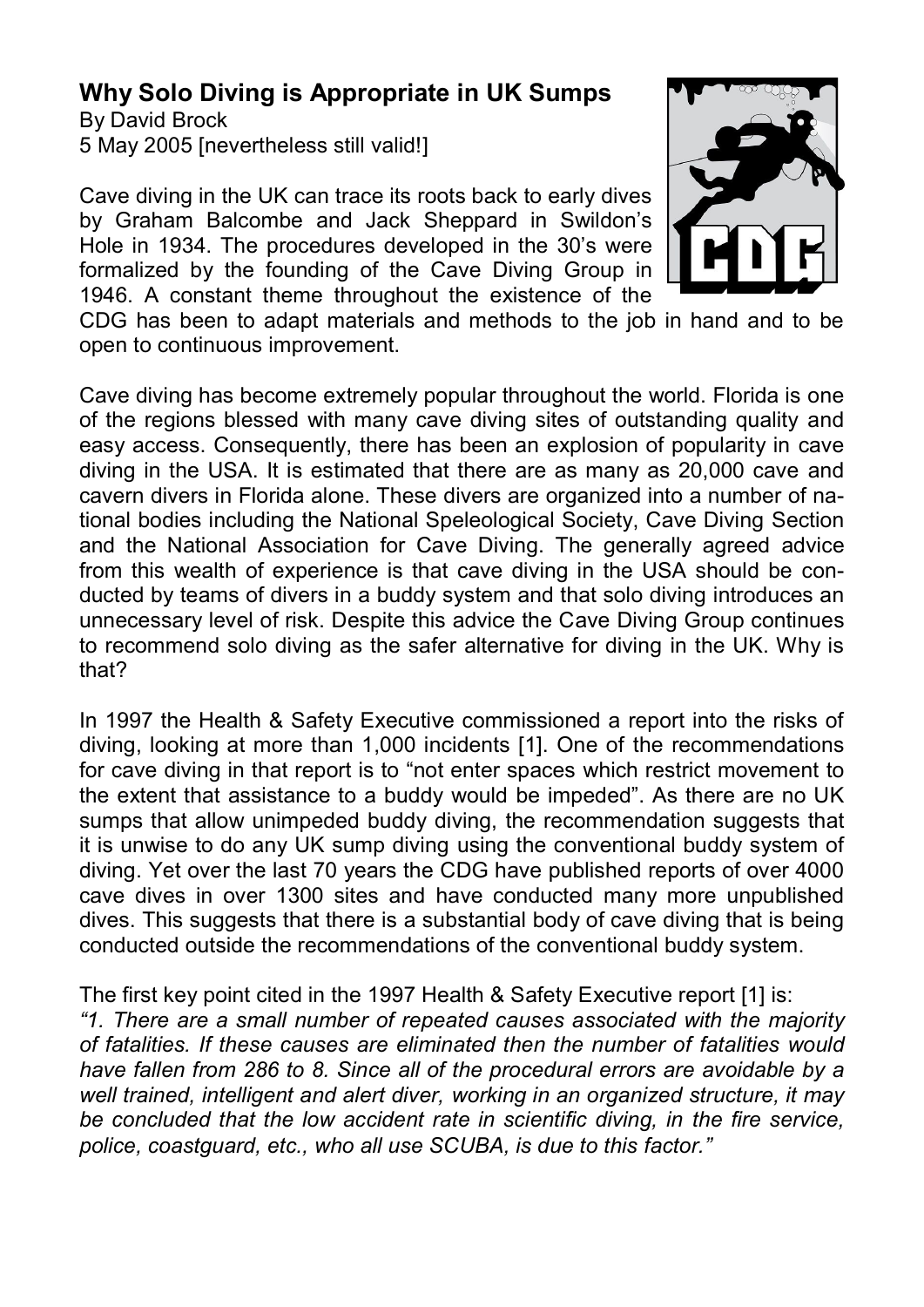The CDG believes that their cave diving procedures, developed by continuous improvement over 70 years, represent the best way to produce a well trained, intelligent and alert diver, working in an organized structure hence represent the safest way of tackling UK sumps.

There are many hazards associated with cave diving. Some, but not all, of the hazards of cave diving have been identified by the CDG in the Statement of Inherent Risk [2]. The buddy system was introduced in open water diving to minimize the risks associated with open water diving hazards, but when applied to the UK sump diving situation, buddy diving introduces additional risks. Some of the advantages of solo cave diving over buddy cave diving are cited in the essay "Cave Diving - British Style" [3]:

- There's no one to get physically jammed in the passage behind you (thereby blocking your exit).
- There's no one behind you who may get tangled in the line, and have to cut it - leaving you with no guide home.
- There's no one to accidentally disturb your 'out tags' at line junctions (e.g. in one cave there are 10 branch lines off the main line in the first 500m of passage).
- There's no one to cause silt problems (but yourself).
- There's no chance of being called upon to share air in small passages.
- There's nothing to get confused about communication in sumps
- Varies from the difficult to the impossible.
- There's no-one to provide you with a false sense of security.
- There's no-one to worry about, but yourself you can concentrate on your own safety.

Solo diving mitigates the risks introduced by buddy diving. One of the objectives of the CDG is to develop diving practices that enhance the safety of solo cave diving.

Cave Diving has a relatively small number of participants in the UK and although it has developed over a period of 70 years, there are insufficient incidents of failure to conduct a robust quantitative analysis of failure patterns. Outside the UK there is more information on failure patterns available, however the difference in the nature of the UK sump environment and the non - UK sump environments do not permit direct comparisons. With this caveat in mind, it is still useful to look at cave diving fatalities outside the UK.

In 1999, International Underwater Cave Rescue & Recovery published an Accident Analysis on 478 cave diving fatalities [4]. Of those 478 only 47 were cave trained. This emphasizes the obvious need for adequate training. Of the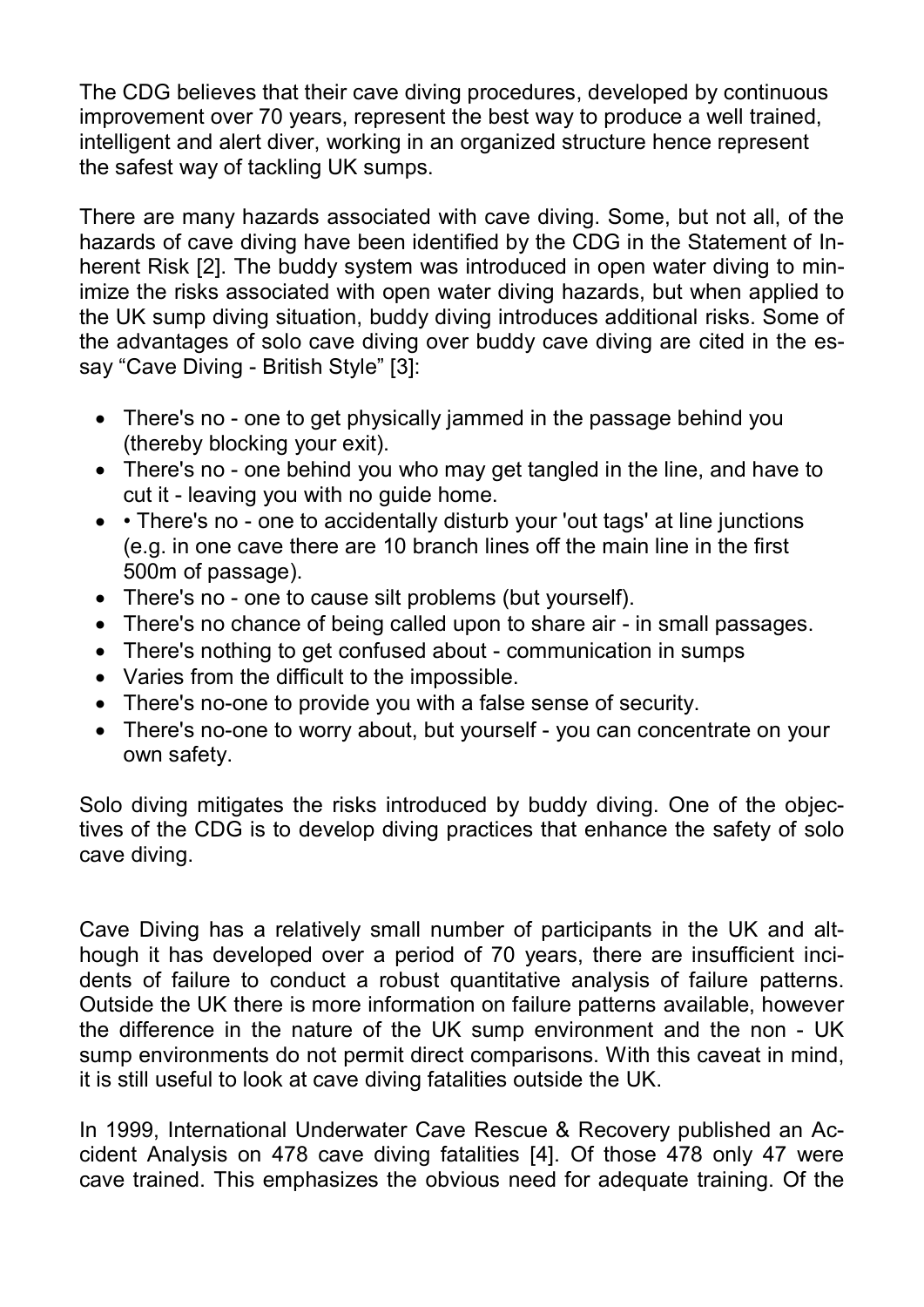40 cave trained fatalities where a cause was determined, the top most frequent causes quoted were, in order:

- 1. Depth
- 2. Training
- 3. Equipment
- 4. Line gap
- 5. Solo
- 6. Maintenance
- 7. Gas mixture problem
- 8. Entanglement

Due to the relatively shallow nature of UK sumps, depth and gas mixture are unlikely to be the major hazard in the UK. Solo diving is an issue outside the UK but this is because the non - UK cave diving training schemes do not prepare divers for solo diving. From this information it is probable that the most significant hazards in UK sump diving include, in no particular order:

- Training
- Equipment
- Line management

It is relevant to show that solo cave diving does not aggravate the risks associated with the major hazards of cave diving where buddy diving might mitigate the risks.

Training is a key part of the CDG's approach to cave diving. The CDG contributes to this area by the production of The Cave Diving Group Manual [5]. Additionally, the CDG has issued a Training Standard [6] to help guide both internal and external agencies in their delivery of suitable training for UK conditions. The CDG is a relatively small organisation with a limited capability to deliver training directly. It does however have a very strong ethos of training by example or mentoring more junior divers. This philosophy is described in the Cave Diver Education program [7]. There is no evidence that buddy diving has a significantly beneficial affect on the delivery of effective training.

Controlling the hazards and risks associated with cave diving equipment is the responsibility of the individual diver. The CDG's training and mentoring philosophy provides individual CDG divers with a large resource of experience to draw on when selecting and maintaining their equipment. This area is essential to safe cave diving and is strongly emphasized by the CDG. There is also a strong philosophy of complete redundancy for all critical systems.

There is no evidence that buddy diving has a significantly beneficial affect on the safety of diving equipment.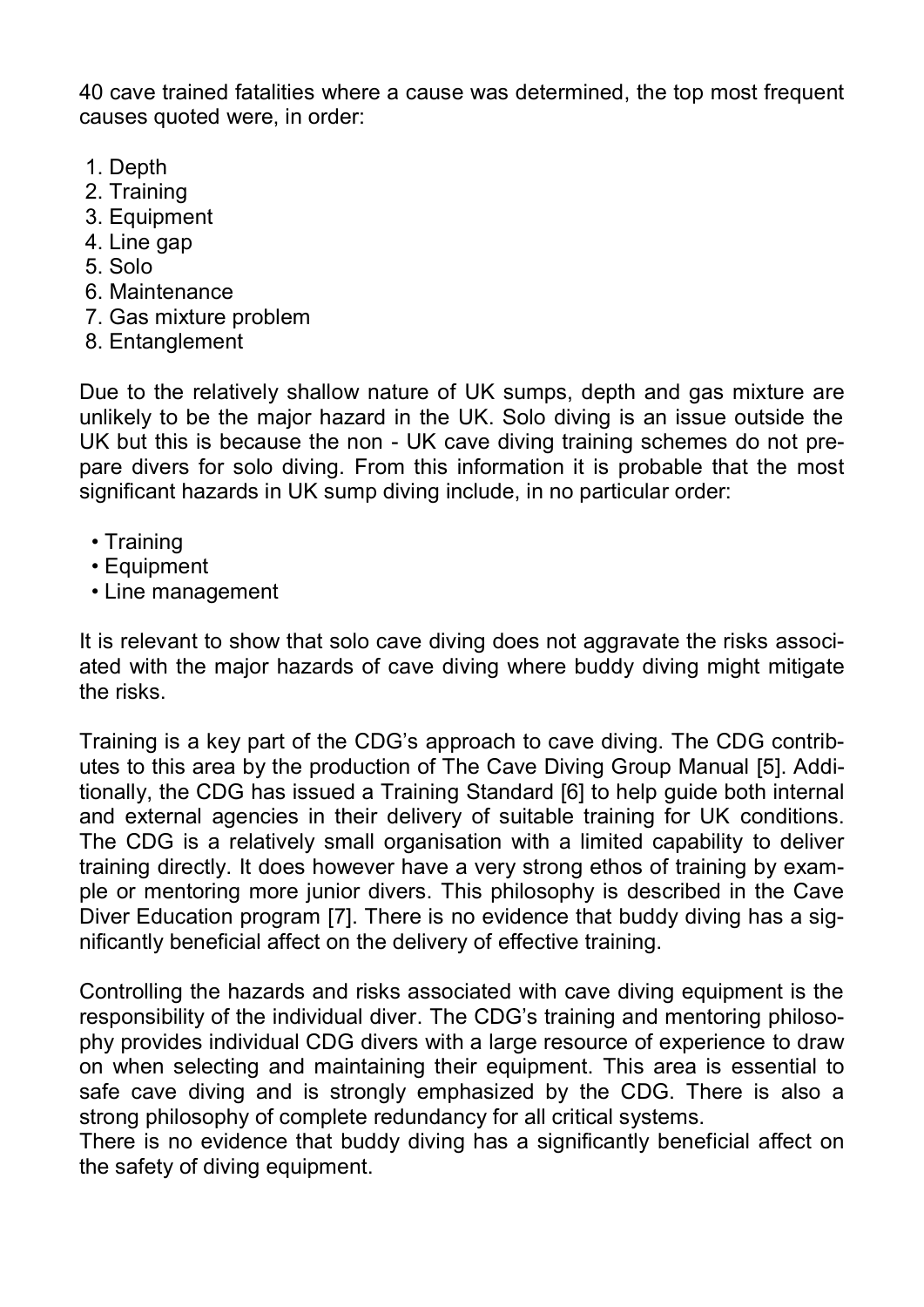The third major hazard area is line management. The difficulties of laying and managing good lines to guide divers in UK sumps are enormous. Over the years this area of UK cave diving has been extensively researched. The first comprehensive review of this area was published by the CDG in 1981 in "Line Laying and Following" by Geoff Yeadon [8]. This pivotal reference has formed the basis of modern line laying and management. This is an area that is constantly evolving and new methods are regularly published in the quarterly CDG Newsletter. There is no evidence that buddy diving has a significantly beneficial affect on the safety of line laying and management.

The first British Sump Rescue Symposium held in 1986 looked at the issue of cave diving safety [9]. The published proceedings on Safe Cave Diving identified the technique of solo cave diving and strongly *advocated "the need for the cave diver to learn independence and to feel, when he is diving, that he is entirely on his own."* The advantages of buddy diving derive from promoting mutual self - help and aiding safety via the surface. Neither of these advantages is applicable to UK cave diving.

The symposium advocated an intelligent approach to cave diving; *"The most important piece of equipment the diver has is his brain. If he fully understands the implications of a dive an experienced diver will either take the necessary precautions or postpone the dive until he has gained the required knowledge, equipment or skill".*

Diving with multiple concurrent divers does have a role to play in UK cave diving. There are certain tasks, such as underwater construction, that benefit from more than one diver being present at the same time. Additionally, there is a social dimension to recreational cave diving that results in more than one diver entering a sump at the same time. This is particularly likely if a caving project is conducted beyond a sump where mutual support may be critical to the success of a task. The overriding philosophy of the CDG remains that once you enter a UK sump you bear the full responsibility and accountability for your own actions. As such there is a deeply ingrained belief that a philosophy of solo diving is an essential requirement for safe sump diving within the UK. Multiple concurrent divers are effectively a team of solo divers, where each individual diver must be considered by all of the divers as a potential source of hazard. This form of diving is more accurately thought of as team solo diving.

Buddy diving is very different from team solo diving. In buddy diving a pair of divers are considered to be a unit and thus share responsibility and accountability for their actions. Buddy diving has been developed and modified for many different environments including some cave environments.

It would, however, be a grave and possibly fatal error to use an unmodified buddy diving system in the majority of UK sumps. Similarly it would be incorrect for a diver familiar with team solo diving to consider themselves fully conversant with buddy diving or to consider that solo diving is appropriate for all forms of diving.